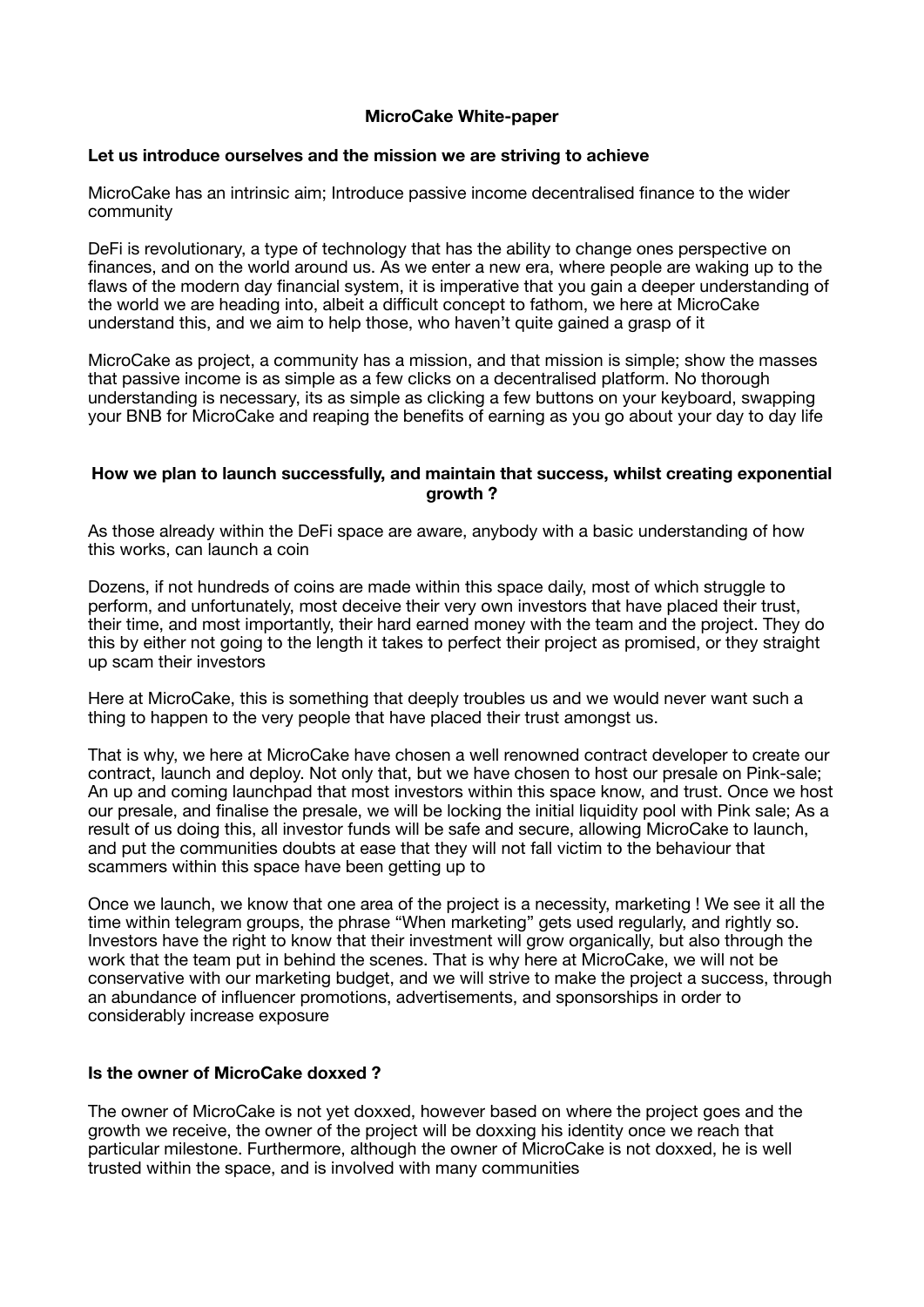# **MicroCake has a whole host of features integrated into the project, and they are as follows**

#### 4% Redistribution in Cake

-4% of every buy and sell transaction is taken and redistributed to all of the holders of our native token. It's simply really, hold \$MicroCake tokens, and in turn, earn CAKE.

#### Rewards paid automatically

-We have seen an abundance of projects release tokens that redistribute rewards to their holders, however many tokens leave their community in a position where they have to manually claim these rewards. However here at MicroCake, these rewards are automatically sent to your wallet. Simply add the PancakeSwap token (\$CAKE) address to your wallet, and watch the rewards grow

#### In depth marketing plans

-4% of every transaction is allocated to marketing in BNB. This transaction fee gives the team the fuel to expand the exposure that the project receives and gives us the opportunity for us to provide the project with exponential growth

#### Long term development design

-As the project grows as a result of the marketing push we will be unrolling, development and upkeep is a necessity. Taking this into consideration, 2% of every transaction goes towards the general costs of the project, a small fee that will go a long way in the general long term running of the project

#### 2% Auto liquidity pool

-2% of every transaction is converted into the Pancake-swap liquidity pool. This provides great benefits for the project, as it builds a price floor, and gives further price stability

Safety and security

-The number one priority of the team, is the safety of the communities investment. Upon launch, the initial liquidity pool will be locked with Pink-sale

## **MicroCake Tokenomics**

There is a 12% transaction fee for buying and selling that was decided upon by the team to allow the project to both succeed, and grow

4% is distributed to holders with rewards in \$CAKE 4% is allocated to the marketing wallet

- 2% is allocated ton the project development wallet
- 2% is allocated to the liquidity pool

Phase 1 MicroCake is incepted The launch and creation of our website The release of our White-paper Influencer marketing push across all social media platforms Paid advertisements Community competitions Presale to commence on Pinksale Launch MicroCake on the decentralised platform 'Pancake Swap'

Phase 2 Listing on coin gecko Trending on the dextools platform Listing on Coinmarketcap Listed on Blockfolio